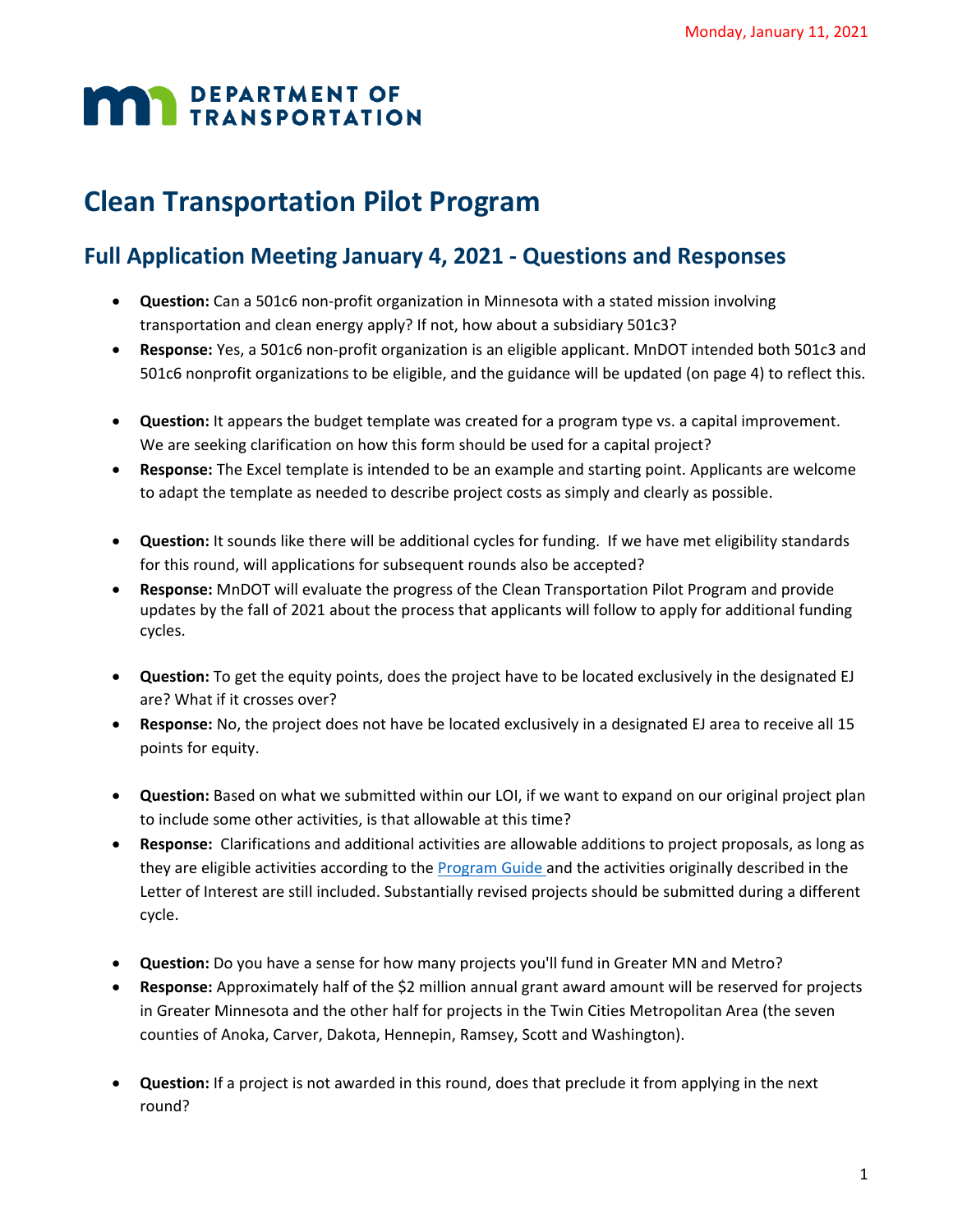- **Response:** No.
- **Question:** For a capital project, what if a project vendor requires a 30% down payment to hold 2021 hardware PRIOR to grant award? Can JUST THE DOWNPAYMENT BE DIS-ALLOWED from being covered by grant funding, and the 30% be counted as additional cash contribution to enhance cost effectiveness?
- **Response:** If a grant is awarded, payments made after the grant contract is executed can be covered. The down-payment cannot be considered a match given the requirement that payments made before the grant contract is executed cannot be applied to the project costs.
- **Question**: Is it \$2M in funding per year, or \$2M in total over the three years?
- **Response:** \$2 million in funding per year
- **Question:** Could you clarify, is it the Sustainability Committee or staff (or both) that will be evaluating the full applications?
- **Response:** MnDOT staff will evaluate the full applications.
- **Question:** The response we received didn't give us much to work with on which aspect needed to be clarified "the proposed activity requires additional clarifications and refinements to meet the criteria that will be used to score full applications" Not sure what aspect to beef up. Can you provide any more specificity?
- **Response:** Our evaluation and scoring data are considered protected nonpublic data until the grant agreements are signed, so we are limited in our ability to provide specific feedback. We encourage applicants to review the [Program Guide](http://www.dot.state.mn.us/sustainability/docs/clean-transportation-pilot-guide.pdf) and the scoring factors for their next submission, with particular attention to Factors 1 and 2, which make up 60% of the available points in the application. Factor 1 scores the cost-effectiveness of GHG reductions. Zero emissions projects will therefore score higher than projects that incorporate fossil fuels. Applications that present specific information, methods, and assumptions about how greenhouse gas emissions reductions will be achieved will be scored higher than applications that are less specific and/or do not present a reasonable rationale for the GHG reductions that are anticipated. Factor 2 scores the scalability and replicability. Similarly, applications that provide details about the plans for implementation and collecting, analyzing, and publicly sharing the information learned through the pilot will receive more points.
- **Question:** Will recipients be reimbursed or will the funds be provided upfront? What will reporting look like?
- **Response:** Recipients will be reimbursed. Reporting requirements may look different depending on the source of federal funds used for the grant. More information will be provided to applicants about the invoicing process when the funds are awarded.
- **Question**: Does the funding have to be used in a year?
- **Response:** The 12-month window starts after the final agreement is signed between MnDOT and the receiving entity. The program is not currently designed to provide multi-year grants, but contracts can be amended to provide additional time to spend the funds if necessary.
- **Question:** If an awardee is unable to execute the grant contract, can back-up projects be used?